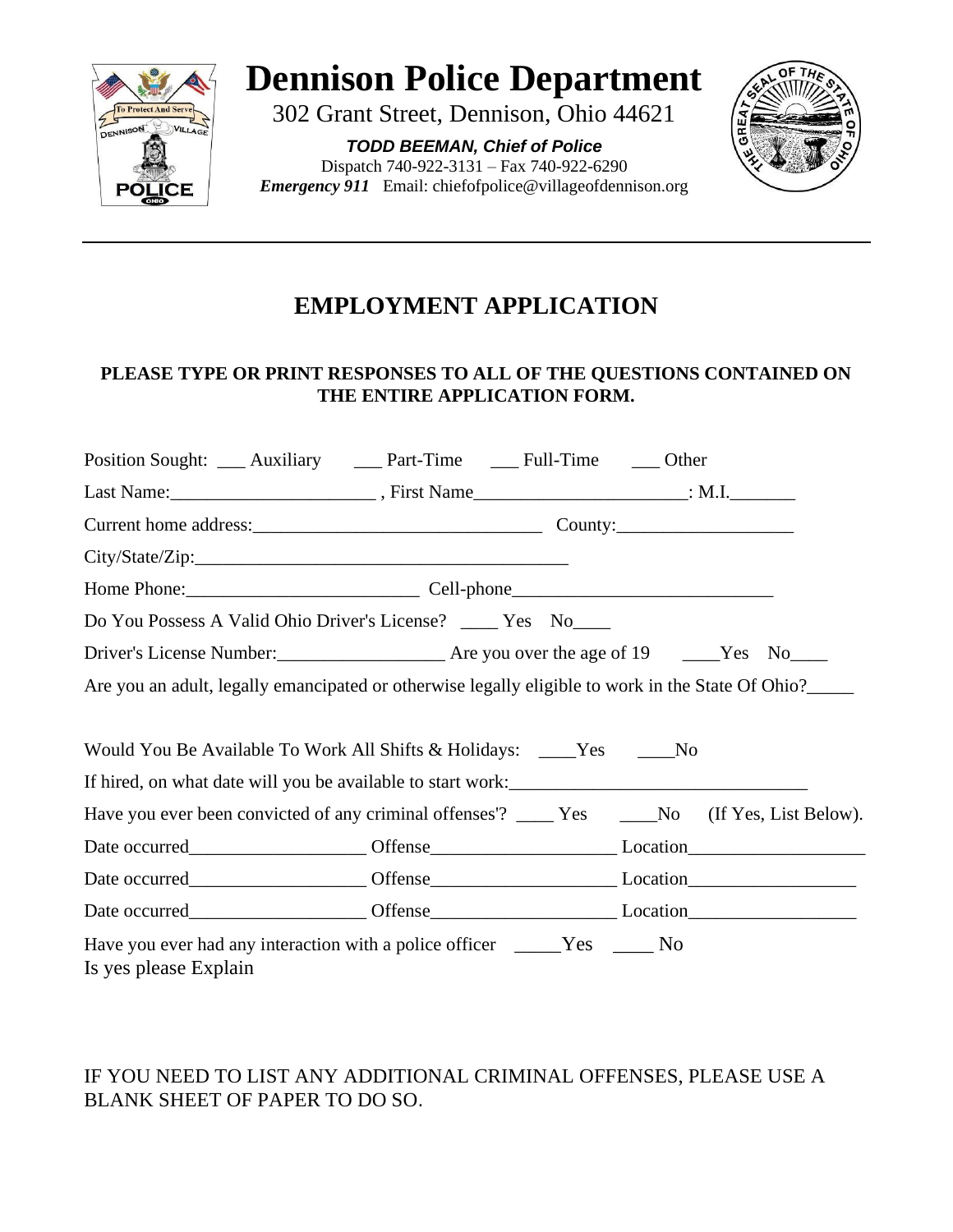# VILLAGE OF DENNISON POLICE DEPARTMENT

#### **EMPLOYMENT HISTORY AND WORK EXPERIENCE**

IN THIS SECTION, LIST ALL EMPLOYMENT HISTORY AND WORK EXPERIENCE IN DATE ORDER, INCLUDING MILITARY EXPERIENCE. BEGIN WITH YOUR CURRENT EMPLOYER.

*USE ADDITIONAL PAPER IF NECESSARY.FAILURE TO INCLUDE ALL EMPLOYMENT MAY BE GROUNDS FOR DISQUALIFICATION.*

| (Enter "None" If Unemployed) |                                                                                                                                                                                                                                          |                 |
|------------------------------|------------------------------------------------------------------------------------------------------------------------------------------------------------------------------------------------------------------------------------------|-----------------|
|                              | May We Contact Your Current Employer Prior To Employment'? _____Yes ______No                                                                                                                                                             |                 |
|                              | Address: <u>Net and Address</u> <b>Example 2.1 Supervisor's name:</b> Supervisor's name: Supervisor's name: Supervisor's name: Supervisor's name: Supervisor's name: Supervisor's name: Supervisor's name: Supervisor's name: Supervisor |                 |
|                              |                                                                                                                                                                                                                                          |                 |
|                              |                                                                                                                                                                                                                                          |                 |
|                              |                                                                                                                                                                                                                                          |                 |
|                              | Describe Your Duties, Responsibilities, Equipment Operated, Promotions,                                                                                                                                                                  |                 |
|                              |                                                                                                                                                                                                                                          |                 |
|                              |                                                                                                                                                                                                                                          |                 |
|                              | Why Do You Want To Leave: 1988 and 1988 and 1989 and 1989 and 1989 and 1989 and 1989 and 1989 and 1989 and 198                                                                                                                           |                 |
|                              |                                                                                                                                                                                                                                          |                 |
|                              | May We Contact Your Current Employer Prior To Employment'? _____Yes ______No                                                                                                                                                             |                 |
|                              |                                                                                                                                                                                                                                          |                 |
|                              |                                                                                                                                                                                                                                          |                 |
| Job Title:                   |                                                                                                                                                                                                                                          |                 |
|                              |                                                                                                                                                                                                                                          | $\overline{TO}$ |
|                              |                                                                                                                                                                                                                                          |                 |
|                              | Describe Your Duties, Responsibilities, Equipment Operated, Promotions,                                                                                                                                                                  |                 |
|                              |                                                                                                                                                                                                                                          |                 |
|                              |                                                                                                                                                                                                                                          |                 |
|                              |                                                                                                                                                                                                                                          |                 |
|                              |                                                                                                                                                                                                                                          |                 |
| Why Do You Want To Leave:    |                                                                                                                                                                                                                                          |                 |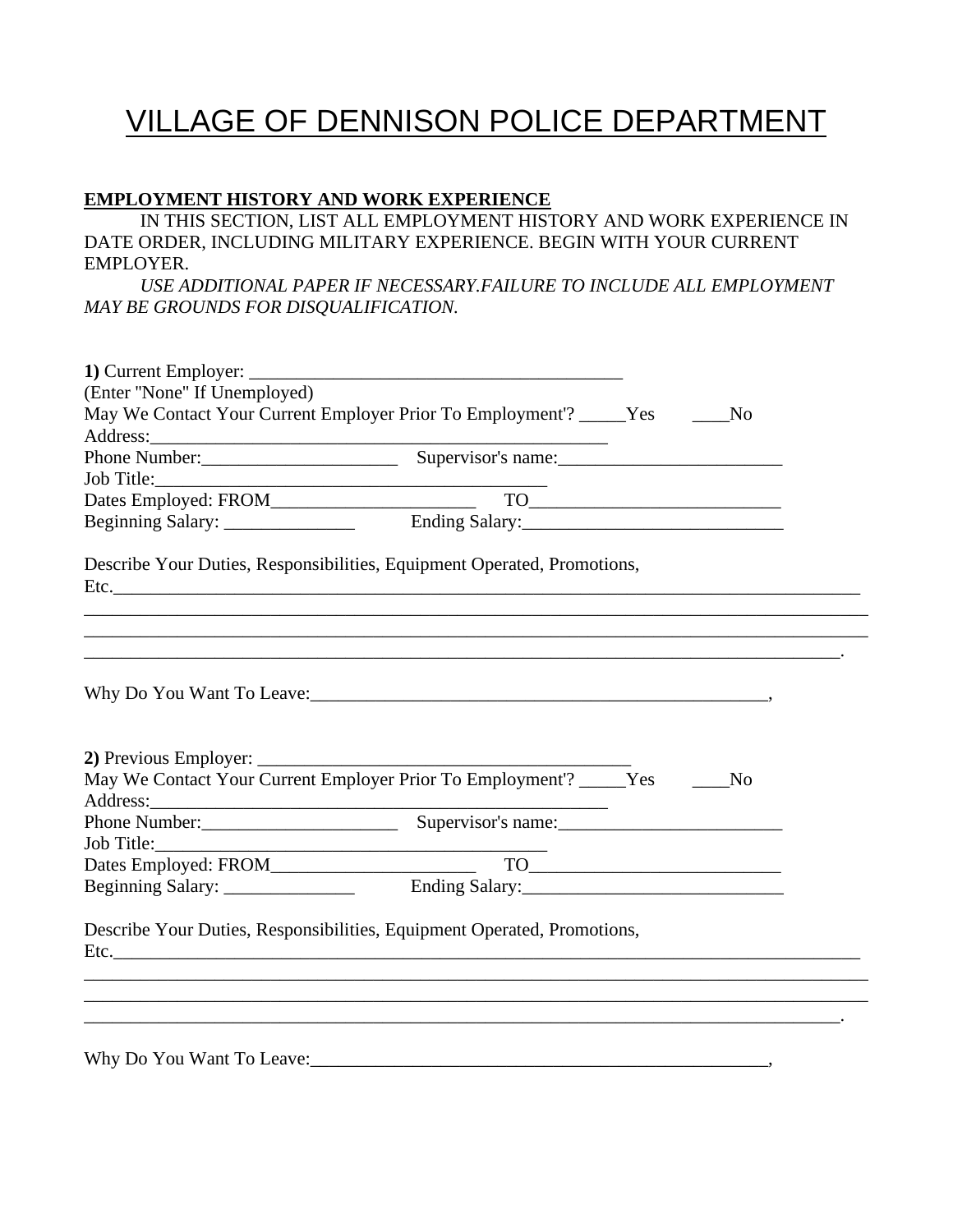## **EMPLOYMENT HISTORY AND WORK EXPERIENCE**

| Address: | May We Contact Your Current Employer Prior To Employment'? _____Yes ______<br><u> 2000 - 2000 - 2000 - 2000 - 2000 - 2000 - 2000 - 2000 - 2000 - 2000 - 2000 - 2000 - 2000 - 2000 - 2000 - 200</u>                                                                                                                                                                                                                                                                                                                                                   | N <sub>0</sub> |
|----------|------------------------------------------------------------------------------------------------------------------------------------------------------------------------------------------------------------------------------------------------------------------------------------------------------------------------------------------------------------------------------------------------------------------------------------------------------------------------------------------------------------------------------------------------------|----------------|
|          |                                                                                                                                                                                                                                                                                                                                                                                                                                                                                                                                                      |                |
|          |                                                                                                                                                                                                                                                                                                                                                                                                                                                                                                                                                      |                |
|          |                                                                                                                                                                                                                                                                                                                                                                                                                                                                                                                                                      |                |
|          |                                                                                                                                                                                                                                                                                                                                                                                                                                                                                                                                                      |                |
|          | Describe Your Duties, Responsibilities, Equipment Operated, Promotions,                                                                                                                                                                                                                                                                                                                                                                                                                                                                              |                |
|          |                                                                                                                                                                                                                                                                                                                                                                                                                                                                                                                                                      |                |
|          |                                                                                                                                                                                                                                                                                                                                                                                                                                                                                                                                                      |                |
|          |                                                                                                                                                                                                                                                                                                                                                                                                                                                                                                                                                      |                |
|          | May We Contact Your Current Employer Prior To Employment'? _____ Yes ____                                                                                                                                                                                                                                                                                                                                                                                                                                                                            | No             |
|          |                                                                                                                                                                                                                                                                                                                                                                                                                                                                                                                                                      |                |
|          |                                                                                                                                                                                                                                                                                                                                                                                                                                                                                                                                                      |                |
|          | $\begin{tabular}{c} \hline \textbf{TO}\textcolor{red}{\textbf{---}}\textcolor{red}{\textbf{---}}\textcolor{red}{\textbf{---}}\textcolor{red}{\textbf{---}}\textcolor{red}{\textbf{---}}\textcolor{red}{\textbf{---}}\textcolor{red}{\textbf{---}}\textcolor{red}{\textbf{---}}\textcolor{red}{\textbf{---}}\textcolor{red}{\textbf{---}}\textcolor{red}{\textbf{---}}\textcolor{red}{\textbf{---}}\textcolor{red}{\textbf{---}}\textcolor{red}{\textbf{---}}\textcolor{red}{\textbf{---}}\textcolor{red}{\textbf{---}}\textcolor{red}{\textbf{---}}$ |                |
|          |                                                                                                                                                                                                                                                                                                                                                                                                                                                                                                                                                      |                |
|          | Describe Your Duties, Responsibilities, Equipment Operated, Promotions,<br>,我们也不会有什么。""我们的人,我们也不会有什么?""我们的人,我们也不会有什么?""我们的人,我们也不会有什么?""我们的人,我们也不会有什么?""我们的人                                                                                                                                                                                                                                                                                                                                                                                          |                |
|          | Why Do You Want To Leave: 1988. The Contract of the United States of the United States and To Leave:                                                                                                                                                                                                                                                                                                                                                                                                                                                 |                |
|          |                                                                                                                                                                                                                                                                                                                                                                                                                                                                                                                                                      |                |
|          | May We Contact Your Current Employer Prior To Employment'? _____Yes ______No                                                                                                                                                                                                                                                                                                                                                                                                                                                                         |                |
|          |                                                                                                                                                                                                                                                                                                                                                                                                                                                                                                                                                      |                |
|          |                                                                                                                                                                                                                                                                                                                                                                                                                                                                                                                                                      |                |
|          |                                                                                                                                                                                                                                                                                                                                                                                                                                                                                                                                                      |                |
|          |                                                                                                                                                                                                                                                                                                                                                                                                                                                                                                                                                      |                |
|          |                                                                                                                                                                                                                                                                                                                                                                                                                                                                                                                                                      |                |
|          | Describe Your Duties, Responsibilities, Equipment Operated, Promotions,                                                                                                                                                                                                                                                                                                                                                                                                                                                                              |                |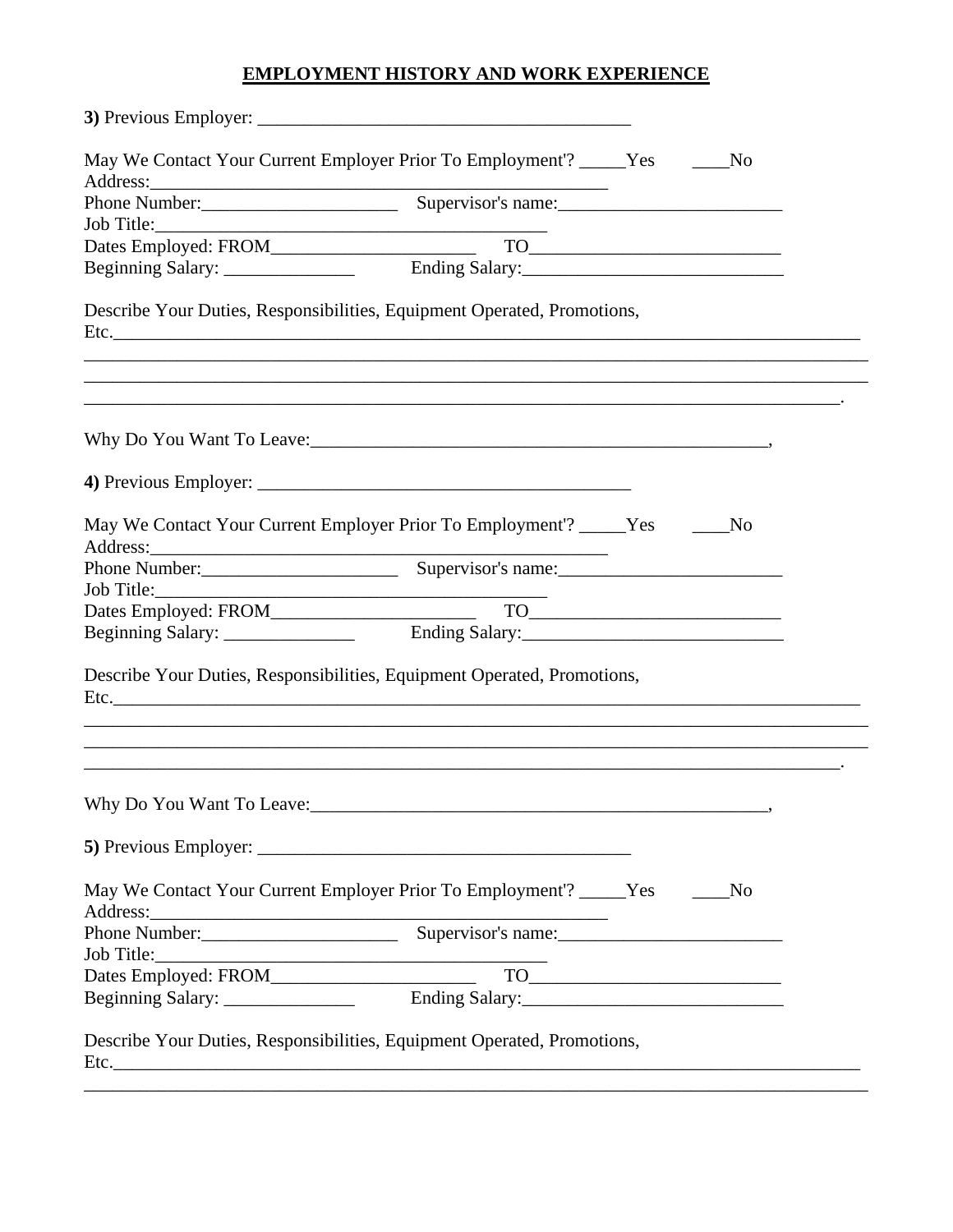Why Do You Want To Leave:\_\_\_\_\_\_\_\_\_\_\_\_\_\_\_\_\_\_\_\_\_\_\_\_\_\_\_\_\_\_\_\_\_\_\_\_\_\_\_\_\_\_\_\_\_\_\_\_\_,

IF YOU NEED TO LIST ANY ADDITIONAL PREVIOUS EMPLOYERS PLEASE USE A BLANK SHEET OF PAPER TO DO SO*.*

\_\_\_\_\_\_\_\_\_\_\_\_\_\_\_\_\_\_\_\_\_\_\_\_\_\_\_\_\_\_\_\_\_\_\_\_\_\_\_\_\_\_\_\_\_\_\_\_\_\_\_\_\_\_\_\_\_\_\_\_\_\_\_\_\_\_\_\_\_\_\_\_\_\_\_\_\_\_\_\_\_\_\_\_

 $\mathcal{L}_\mathcal{L} = \mathcal{L}_\mathcal{L}$ 

## **EDUCATION AND TRAINING**

THIS SECTION IS INTENDED TO GIVE THE EMPLOYER INFORMATION ABOUT THE EDUCATION, AND TRAINING THAT THE APPLICANT HAS COMPLETED, AND TO DEMONSTRATE THE SKILLS KNOWLEDGE AND ABILITIES OF THE APPLICANT TO PERFORM THE JOB DUTIES OF THE POSITION.

| <b>High School Attended:</b>                                                                                     | . State: |           |
|------------------------------------------------------------------------------------------------------------------|----------|-----------|
| Did You Graduate"? ______ Yes ______ No: High School Equivalent"? _____ Yes<br>Courses pertaining To Job Applied |          | <b>No</b> |
| For                                                                                                              |          |           |

\_\_\_\_\_\_\_\_\_\_\_\_\_\_\_\_\_\_\_\_\_\_\_\_\_\_\_\_\_\_\_\_\_\_\_\_\_\_\_\_\_\_\_\_\_\_\_\_\_\_\_\_\_\_\_\_\_\_\_\_\_\_\_\_\_\_\_\_\_\_\_\_\_\_\_\_\_\_\_\_\_\_,

Awards, Achievements, Etc., Related To The Position Applied For:\_\_\_\_\_\_\_\_\_\_\_\_\_\_\_\_\_\_\_\_\_\_\_\_\_\_\_\_\_\_\_\_\_\_\_\_\_\_\_\_\_\_\_\_\_\_\_\_\_\_\_\_\_\_\_\_\_\_\_\_\_\_\_\_\_\_\_\_\_\_\_\_\_\_\_\_\_\_\_\_

### **College or Trade School Attended:**

|                                   |                          | State: $\frac{1}{\sqrt{1-\frac{1}{2}} \cdot \frac{1}{\sqrt{1-\frac{1}{2}} \cdot \frac{1}{2}} \cdot \frac{1}{\sqrt{1-\frac{1}{2}} \cdot \frac{1}{2}}$ |
|-----------------------------------|--------------------------|------------------------------------------------------------------------------------------------------------------------------------------------------|
| Dates of attendance: From         | ΓO                       |                                                                                                                                                      |
|                                   |                          |                                                                                                                                                      |
| Courses pertaining To Job Applied |                          |                                                                                                                                                      |
| For:                              |                          |                                                                                                                                                      |
|                                   |                          |                                                                                                                                                      |
| .                                 | .<br>$-1$ $-1$ $-1$ $-1$ |                                                                                                                                                      |

\_\_\_\_\_\_\_\_\_\_\_\_\_\_\_\_\_\_\_\_\_\_\_\_\_\_\_\_\_\_\_\_\_\_\_\_\_\_\_\_\_\_\_\_\_\_\_\_\_\_\_\_\_\_\_\_\_\_\_\_\_\_\_\_\_\_\_\_\_\_\_\_\_\_\_\_\_\_\_\_\_\_\_\_ \_\_\_\_\_\_\_\_\_\_\_\_\_\_\_\_\_\_\_\_\_\_\_\_\_\_\_\_\_\_\_\_\_\_\_\_\_\_\_\_\_\_\_\_\_\_\_\_\_\_\_\_\_\_\_\_\_\_\_\_\_\_\_\_\_\_\_\_\_\_\_\_\_\_\_\_\_\_\_\_\_\_

Awards, Achievements, Etc., Related To The position Applied ect:\_\_\_\_\_\_\_\_\_\_\_\_\_\_\_\_\_\_\_\_\_\_\_\_\_\_\_\_\_\_\_\_\_\_\_\_\_\_\_\_\_\_\_\_\_\_\_\_\_\_\_\_\_\_\_\_\_\_\_\_\_\_\_\_\_\_\_\_\_\_\_\_\_\_\_\_\_\_\_\_\_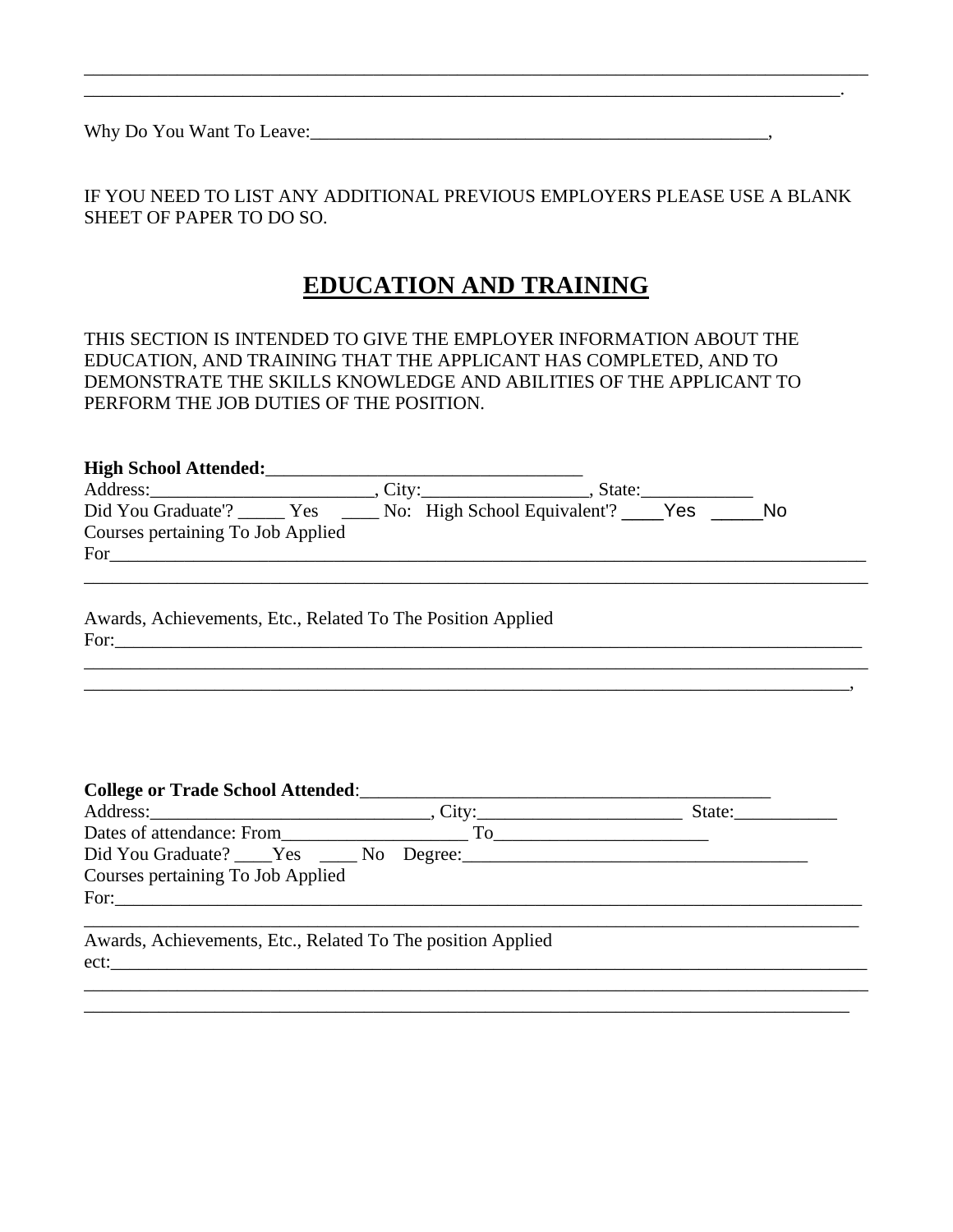| Graduate School(s) Attended:                                |                                                                                                                                                                                                                                     |  |
|-------------------------------------------------------------|-------------------------------------------------------------------------------------------------------------------------------------------------------------------------------------------------------------------------------------|--|
| Address: City: City:                                        | <b>State</b> State State State State State State State State State State State State State State State State State State State State State State State State State State State State State State State State State State State Stat |  |
| Dates of Attendance: From To                                |                                                                                                                                                                                                                                     |  |
| Did You Graduate'? Degree:                                  |                                                                                                                                                                                                                                     |  |
| Courses pertaining To Job Applied                           |                                                                                                                                                                                                                                     |  |
|                                                             |                                                                                                                                                                                                                                     |  |
|                                                             |                                                                                                                                                                                                                                     |  |
| Awards, Achievements, Etc., Related To The position Applied |                                                                                                                                                                                                                                     |  |
| ect:                                                        |                                                                                                                                                                                                                                     |  |

\_\_\_\_\_\_\_\_\_\_\_\_\_\_\_\_\_\_\_\_\_\_\_\_\_\_\_\_\_\_\_\_\_\_\_\_\_\_\_\_\_\_\_\_\_\_\_\_\_\_\_\_\_\_\_\_\_\_\_\_\_\_\_\_\_\_\_\_\_\_\_\_\_\_\_\_\_\_\_\_\_\_\_

PLEASE USE THE FOLLOWING SPACE TO PROVIDE ANY FURTHER INFORMATION ON TRAINING, EDUCATION, SKILLS, ABILITIES, HOBBIES, ECT. THAT YOU POSSESS OR HAVE EXPERIENCE THAT MAY BE HELPFUL IN THE EVALUATION OF YOUR APPLICATION.

\_\_\_\_\_\_\_\_\_\_\_\_\_\_\_\_\_\_\_\_\_\_\_\_\_\_\_\_\_\_\_\_\_\_\_\_\_\_\_\_\_\_\_\_\_\_\_\_\_\_\_\_\_\_\_\_\_\_\_\_\_\_\_\_\_\_\_\_\_\_\_\_\_\_\_\_\_\_\_\_\_\_\_\_ \_\_\_\_\_\_\_\_\_\_\_\_\_\_\_\_\_\_\_\_\_\_\_\_\_\_\_\_\_\_\_\_\_\_\_\_\_\_\_\_\_\_\_\_\_\_\_\_\_\_\_\_\_\_\_\_\_\_\_\_\_\_\_\_\_\_\_\_\_\_\_\_\_\_\_\_\_\_\_\_\_\_\_\_ \_\_\_\_\_\_\_\_\_\_\_\_\_\_\_\_\_\_\_\_\_\_\_\_\_\_\_\_\_\_\_\_\_\_\_\_\_\_\_\_\_\_\_\_\_\_\_\_\_\_\_\_\_\_\_\_\_\_\_\_\_\_\_\_\_\_\_\_\_\_\_\_\_\_\_\_\_\_\_\_\_\_\_\_ \_\_\_\_\_\_\_\_\_\_\_\_\_\_\_\_\_\_\_\_\_\_\_\_\_\_\_\_\_\_\_\_\_\_\_\_\_\_\_\_\_\_\_\_\_\_\_\_\_\_\_\_\_\_\_\_\_\_\_\_\_\_\_\_\_\_\_\_\_\_\_\_\_\_\_\_\_\_\_\_\_\_\_\_ \_\_\_\_\_\_\_\_\_\_\_\_\_\_\_\_\_\_\_\_\_\_\_\_\_\_\_\_\_\_\_\_\_\_\_\_\_\_\_\_\_\_\_\_\_\_\_\_\_\_\_\_\_\_\_\_\_\_\_\_\_\_\_\_\_\_\_\_\_\_\_\_\_\_\_\_\_\_\_\_\_\_\_\_

## **PERSONAL INFORMATION**

 $\overline{\phantom{a}}$ 

| Do you have any commitments G-E-D Studies, Second Job, School, Etc, which             |
|---------------------------------------------------------------------------------------|
| might interfere with, or adversely affect, your employment should we select you for a |
| position? ______Yes _____No                                                           |
| if Yes, Please                                                                        |
| Explain:                                                                              |
|                                                                                       |
|                                                                                       |
| Are you legally permitted to work in The United States?<br>Yes                        |

| Are you legally permitted to work in The United States? ____Yes |  |  |
|-----------------------------------------------------------------|--|--|
| How long have you been a resident of the State of Ohio?         |  |  |

## PLEASE LIST THREE (3) REFERENCES WHO ARE NOT RELATED TO YOU THAT YOU HAVE KNOWN FOR AT LEAST (2) YEARS.

| Name:         |             |  |
|---------------|-------------|--|
| Address:      |             |  |
| Phone Number: | Occupation: |  |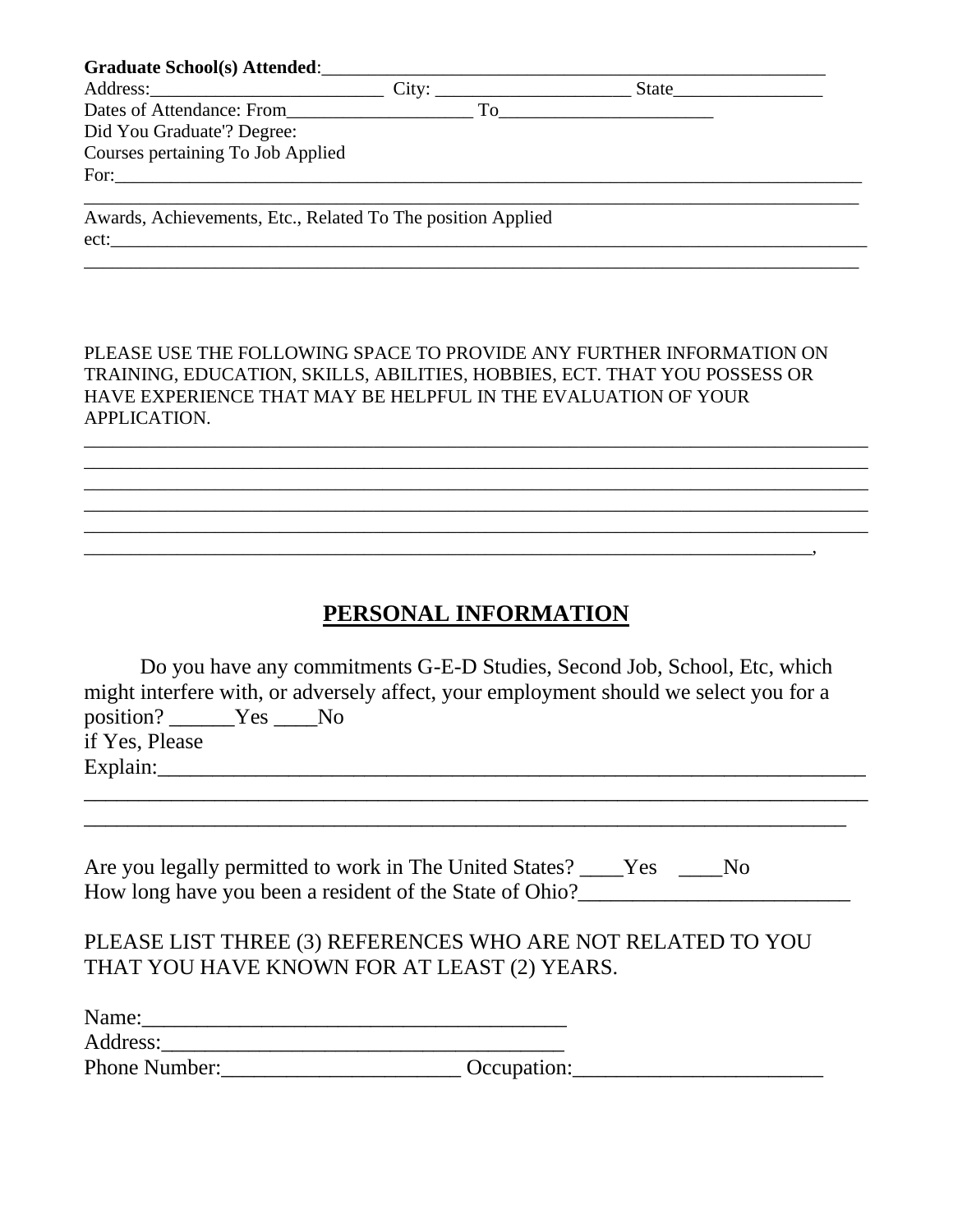| Name:         |             |  |
|---------------|-------------|--|
|               |             |  |
| Phone Number: | Occupation: |  |
|               |             |  |
| Name:         |             |  |
| Address:      |             |  |
| Phone Number: | Occupation: |  |

## **PLEASE READ EACH OF THE FOLLOWING PARAGRAPHS CAREFULLY. INDICATE YOUR UNDERSTANDING AND CONSENT OF CONDITIONS OF EACH PARAGRAPH BY PLACING YOUR INITIALS AT THE END OF EACH PARAGRAPH.**

1.) I understand and accept that any application who is under final consideration for a position that involves providing direct interaction within a community must undergo a criminal records check.

Initials:

2.) I understand and accept that, if I am selected for employment, my employment may be conditioned upon my passing any medical/psychological and drug examination that the employer deems necessary to determine whether I can perform the essential functions of the position, with reasonable accommodation when necessary. I understand and accept that this may include drug, alcohol, substance abuse testing, Mental awareness & Psychological testing. Initials:

3.) I understand and accept that given the duties and responsibilities of the employer. I may be required work weekends, evening hours, Holidays or at other times as determined by the employer, Including overtime hours. Initials:\_\_\_\_\_\_\_\_\_

4.) I understand and accept that it may be necessary for me to sign any waivers necessary to allow the employer to obtain from my current and former employers, schools, and personal references. Initials:\_\_\_\_\_\_\_\_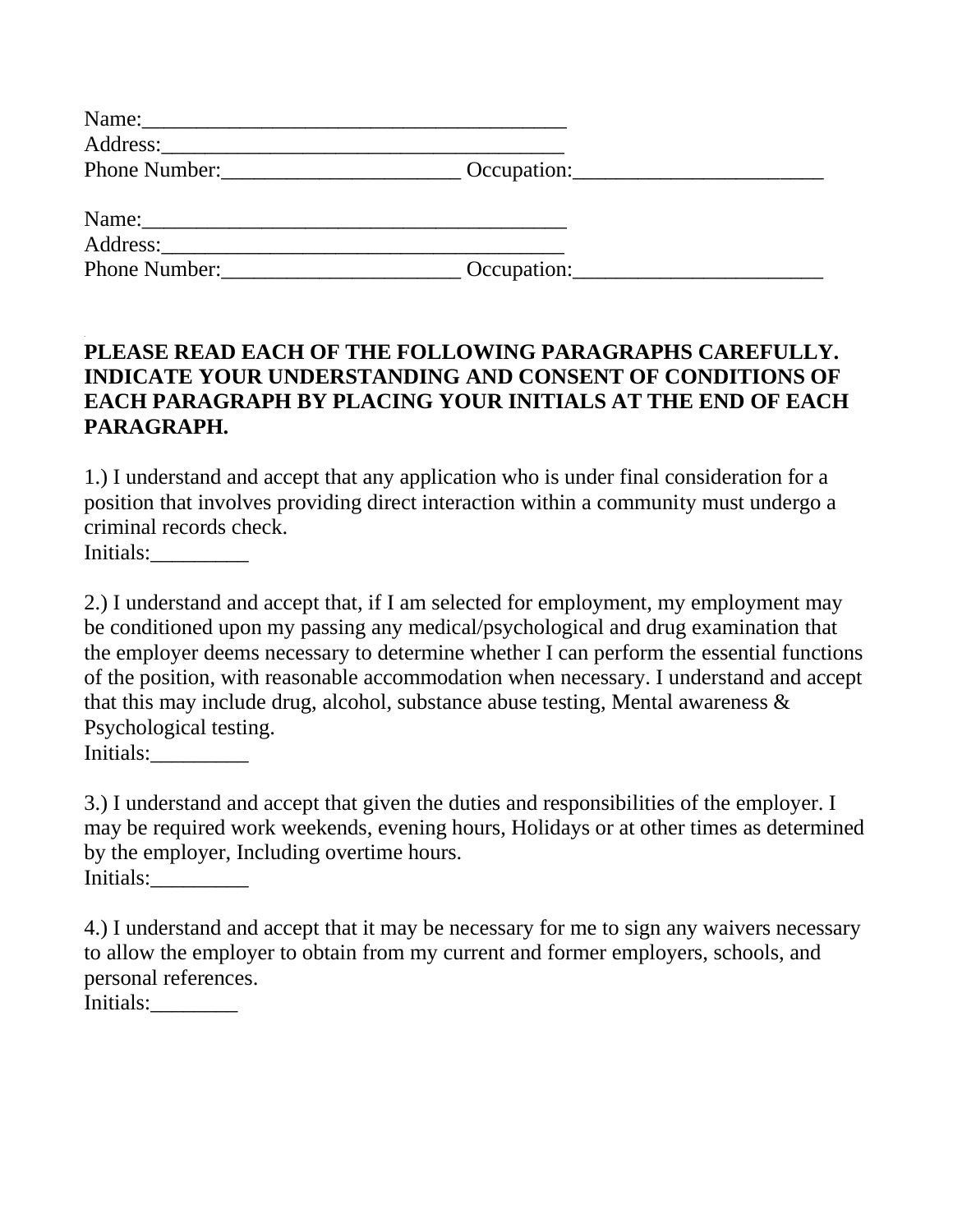5.) I understand and accept that if any information required in this application is found to be falsified, excluded, or to misrepresent information, my application may be disqualified from further consideration. I further understand and accept that, if I am employed by the Employer, I may be subject to disciplinary action, including termination, if any information required by this application has been falsified or intentionally excluded and located at a later date.

Initials:

6.) I understand and accept that during the course of being considered that the Employer may check my social media, current and past comments, and associations. Initials:

7) I understand that upon being considered for employment that I will be responsible for maintaining employment for one year with the Dennison Police Department.

I solemnly swear that all of the information furnished in this employment application is true, accurate and complete to the best of my knowledge. I authorize investigation of all statements contained in this application.

I understand that any misrepresentation or falsification of the information may lead to withdrawal of an **employment offer or termination** following employment.

| <b>Applicant's Signature:</b> |  |
|-------------------------------|--|
|                               |  |

|          |  | SWORN TO AND ACKNOWLEDGED BEFORE ME |  |      |  |                                                                           |
|----------|--|-------------------------------------|--|------|--|---------------------------------------------------------------------------|
| THIS     |  | DAY OF                              |  | , 20 |  |                                                                           |
| similar) |  |                                     |  |      |  | <b>SIGNATURE OF APPLICANT</b> (In the presence of Notary or substantially |

(Signature of Notary/Deputy Clerk Or substantially Similar)

 $\overline{a}$